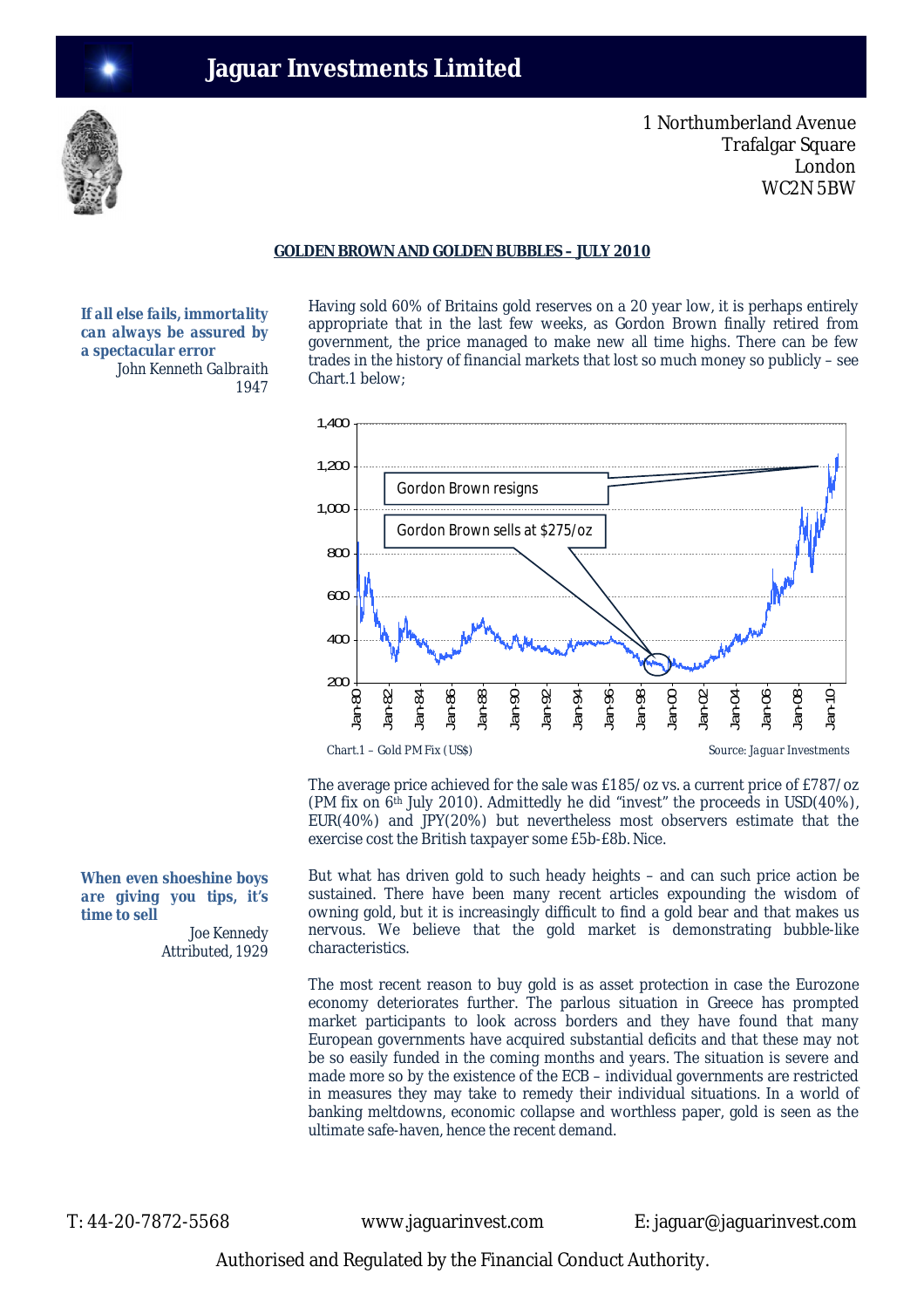*O Gold! I still prefer thee unto paper, which makes bank credit like a bark of vapour*

*Lord Byron*

But what is the likelihood of a complete economic collapse, with gold returning as the only store of value, and legal tender? This insurance buying appeals to the heart, but in my view is not one that bears deeper scrutiny.

The second widely-tipped reason to buy gold is as a hedge against inflation. This reason has been around since the last bull market in 1979 and is wheeled out from time to time to shore up the bull argument. In the current low interest rate environment, market chatter about coming hyper-inflation is once again giving succour to the longs. Chart.2 below shows US PPI and CPI;



From the charts, there does not appear to be any impending risk of rampant inflation – indeed both measures imply steadily rising prices over time.

"Ah yes" I hear you cry, "but commodity prices are rising and energy and food costs are still in the relatively early stages of a twenty year cyclical bull market". Well maybe. But Chart.3 shows the Commodity Research Bureau (CRB) index, together with the S&P GSCI plotted against the gold price;



*When we have gold we are in fear, when we have none we are in danger J Ray English Proverbs, 1670*

T: 44-20-7872-5568 www.jaguarinvest.com E: jaguar@jaguarinvest.com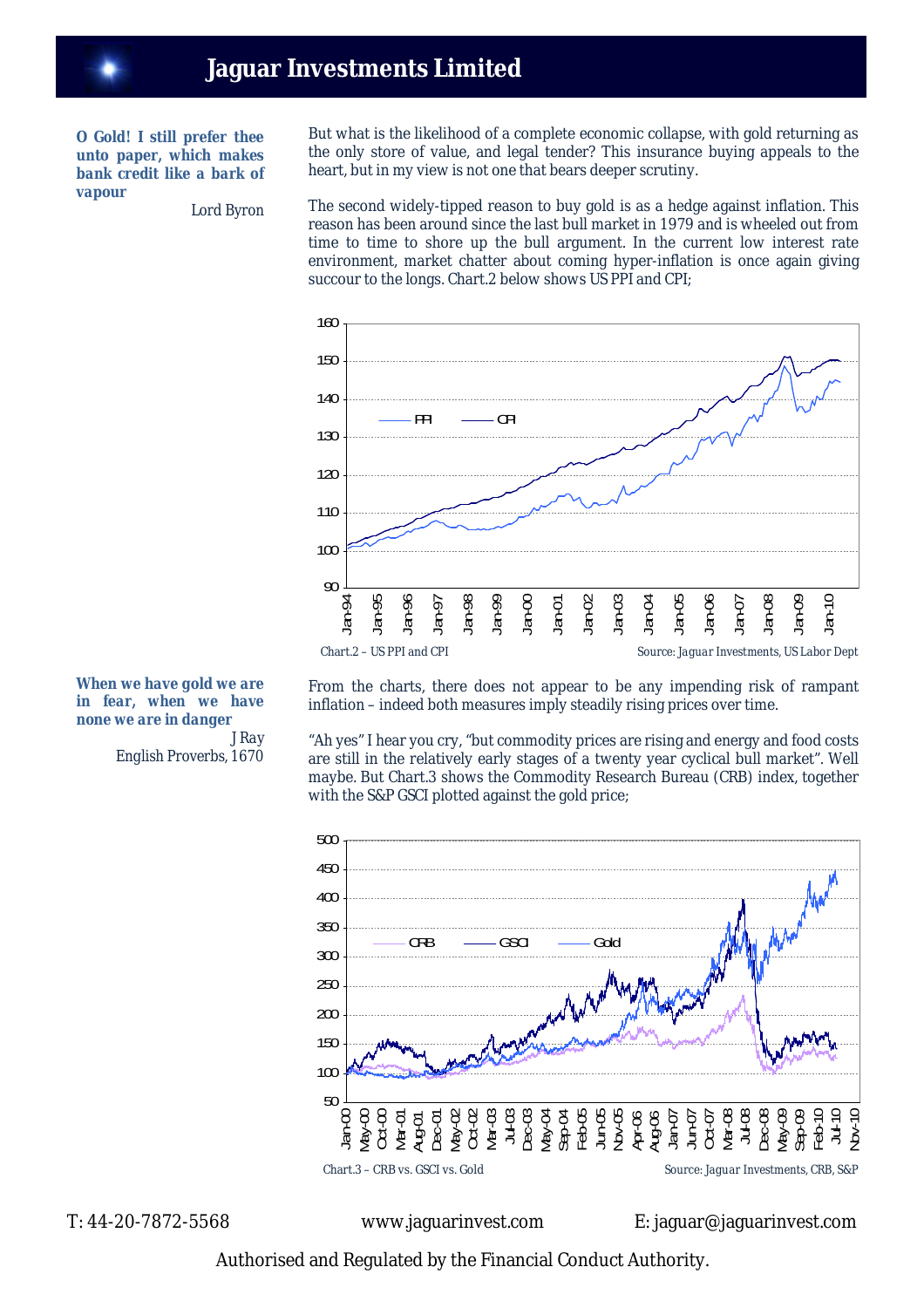*Only when the last tree has died, and the last river has been poisoned and the last fish been caught will we realise we cannot eat money*

*Anon Indian Proverb* Commodity prices have gone nowhere for a year – indeed the GSCI is back to where it was in the year 2000. So where is the commodity price inflation? And yet gold prices are up 50% in the last year.

The third reason often quoted for holding gold is that it is a hedge against dollar weakness. If gold is the ultimate safe-haven asset, then the dollar has been the more practical one for many decades. It has historically been more accessible, more liquid, there are smaller transaction costs and the dollar has historically paid interest! In times of dollar weakness, money flows into gold and there has been a tremendously close correlation between them (the correlation between USD gold and the spot EUR/USD rate has been +0.81 over the last decade)

Chart.4 below shows that as the dollar weakened dramatically last year, gold (as expected) rallied sharply. This year however, as the Euro was sold aggressively and assets switched back into dollars, one would have expected the gold price to slip back. It has continued to rise.



*I want the whole of Europe to have one currency; it will make trading much easier*

*Napoleon I Letter to his brother Louis, 6th May 1807*

If we assume that the EUR/USD is fairly valued at around 1.25, and we apply a more "normal" historical correlation, then the gold price appears to be overvalued at current levels (c\$1200/oz) by some \$200-300/oz.

Aside from these three key reasons for owning gold, there are three other factors that have contributed to the bullish sentiment in recent months;

**Firstly**, there is an expectation (hope?) that certain central banks will diversify some of their massive FX reserves into gold. The usual suspects include China, India and Russia. In our view this is unlikely. As the Chinese State Administration of Foreign Exchange (SAFE) announced recently, the gold market is just too small to make any meaningful difference to their reserves. Just as important were their other comments regarding holding gold;

#### **"It [gold] cannot become a main channel for investing our foreign exchange reserves" "Return on gold over 30 years not very good"**

**"Gold can protect against inflation, but so can other assets"**

*It is easier to know it, than to explain why I know it Sherlock Holmes A Study in Scarlet, 1887*

T: 44-20-7872-5568 www.jaguarinvest.com E: jaguar@jaguarinvest.com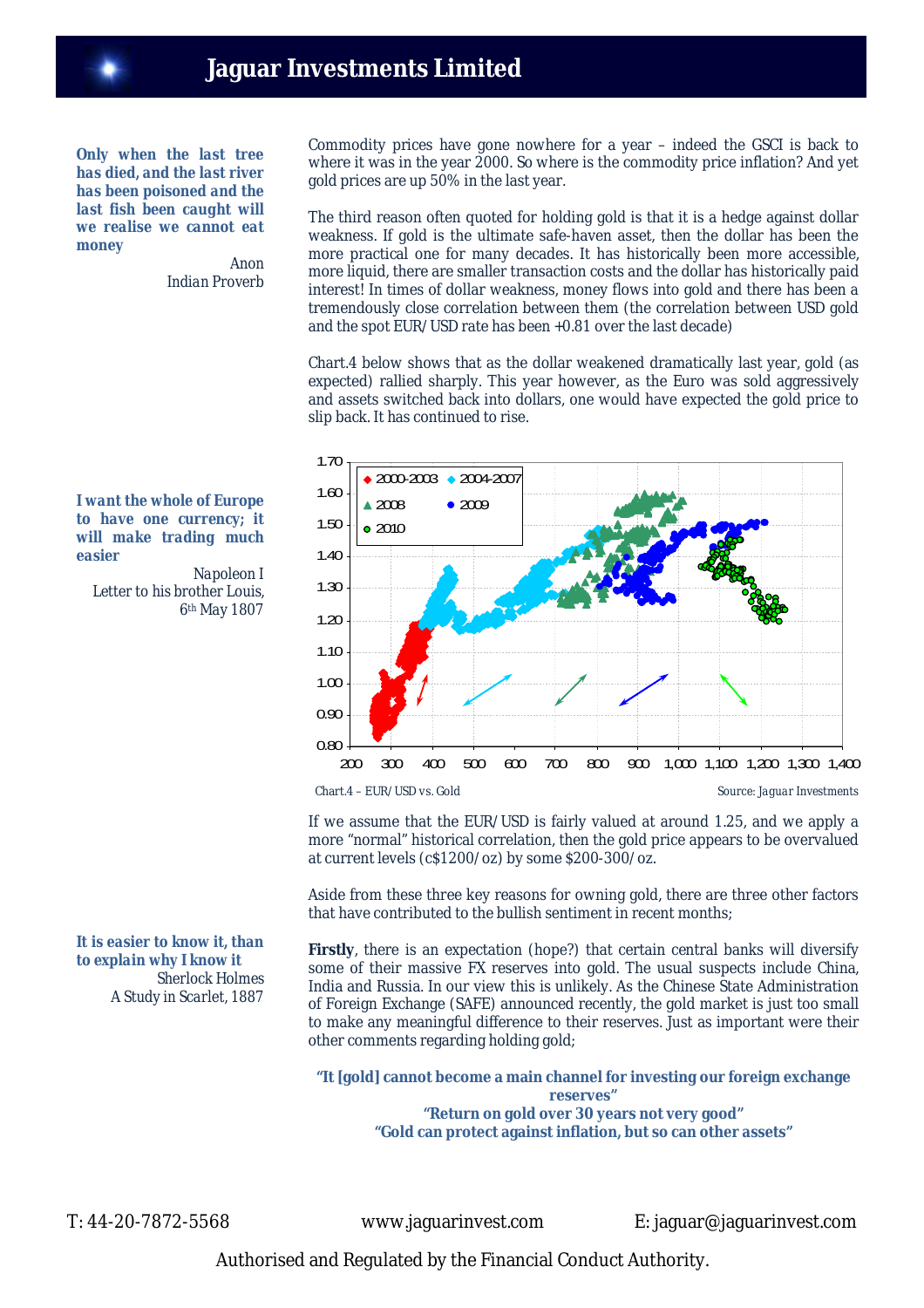

*O what a tangled web we weave, when first we practice to deceive! Sir Walter Scott Marmion, 1808*

## *It was beautiful and simple as all truly great swindles are*

*O. Henry The Gentle Grafter, 1908*

## *Gold is a vain and foolish fancy*

*Augustus Eugene Scribe Robert Le Diable, 1831* In any case, even if some central banks did seek to increase their holdings, we believe the trades would take place as off-market transactions between central banks (there are still a number of banks, mostly European, that are looking to realise the value of their gold holdings and raise cash).

Indeed in the current economic environment, and with so many pledges to cut deficits, the risk remains that in fact central banks turn net sellers again – a situation that would have a tremendously damaging effect on the market.

**Secondly,** today gold is much more available to the retail investor than it has ever been. Historically gold was very much an institutional plaything, and retail investors had to trade through specialist houses who took care of storage and insurance. For this they charged a hefty fee, and in the UK private investors buying gold bullion also had to pay VAT. The financial markets are full of acronyms, from PIIGS and BRICS to TARP, and the gold market has its' own. ETFs and ETPs have grown enormously in recent years and opened the gold market to the retail investor. At the latest count there were 32 open ETFs (25 long, 7 short) giving exposure to gold bullion (net long some 66mozs in ETFs alone). Most are cashsettled, few are physically settled. While these do give exposure to the gold price, they are simply paper financial instruments, and on this basis they do not provide the cover or insurance that perhaps many investors expect.

**Thirdly,** and possibly controversially, there are many players that have a vested interest in a higher gold price. These range from gold producers (who have substantially removed downside hedges), to ETF/ETP providers, to any of the many larger fund managers that have recently opened long-only gold funds. There are very few people who have a vested interest in a lower gold price, and this selfish bias works over time to convince people that the only way is up. As with all bubbles however, ultimately there always has to be someone willing to pay a higher price.

## **CONCLUSION**

This has been a very simple paper. I have not delved too deeply into many of the issues, but rather I wanted to highlight our concern that the gold market may be in the process of overheating.

#### In our opinion;

The three main reasons for buying gold are not valid;

- Hedge against financial meltdown unlikely, in our view
- Hedge against inflation unlikely, in our view
- Hedge against a falling dollar relationship not working?

Additionally, the three other factors driving the price up seem somewhat flawed to us;

- The expectation of central bank purchases is overly optimistic. Indeed there may possibly be net sales in coming years
- Buying retail products give cheap long-only exposure but most do not give title to gold bullion and therefore no security
- Gold producers are more exposed to a downward swing in prices than at any other time in the last 20 years. And the cost of production continues to rise (currently estimated at around c\$700/oz)

There are two final points that I would like to make – both of which indicate to us that we may be approaching the end game for this rally;

T: 44-20-7872-5568 www.jaguarinvest.com E: jaguar@jaguarinvest.com